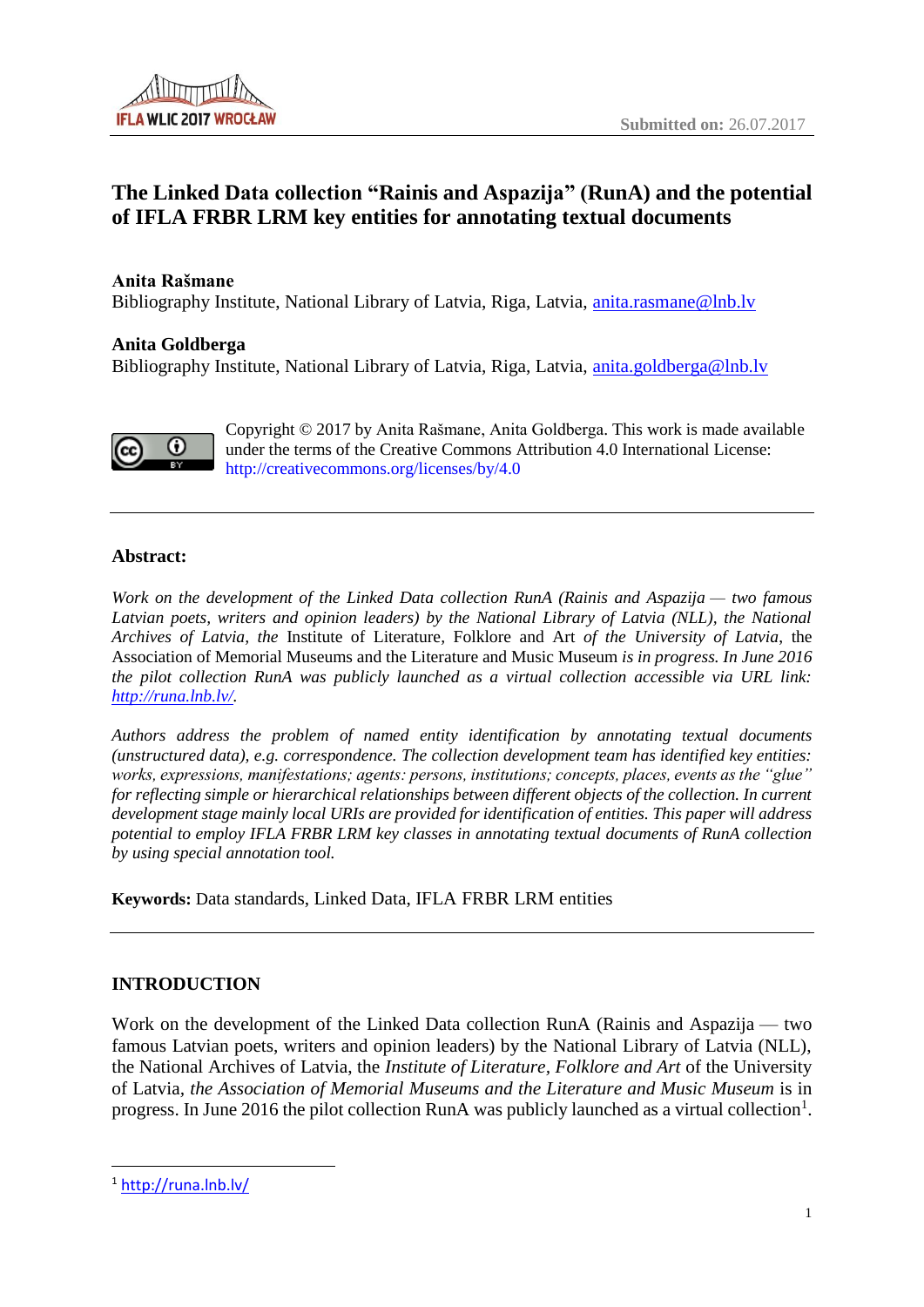The initial collection provides opportunity to navigate through works of both poets (34 by Aspazija and 49 by Rainis) linking them with other textual, visual and audiovisual objects of collection: small part of their correspondence, archival documents, photos, posters, audio and video files. The mutual correspondence of two poets (2499 letters in Latvian, Russian, German) is also included in the Latvian national register of the UNESCO "Memory of the World" programme<sup>2</sup> . All letters were written in different periods of the poets' lives in Latvia, Lithuania, Russia and Switzerland and reflect the role of both poets in Europeanization of national culture. The corespondence of Rainis and Aspazija represents a unique cultural value both on national and a global scale.

At the time when the Web provides increasingly new capabilities for publishing, RunA pilot collection is intended as a single access point to content in various forms from several stakeholders. It is a small collection, accessible at any time and from any place, not yet perfect, but it allows RunA team to identify main problems with data linking of cultural heritage and directions for future development.

RunA:

- is a co-operation project, which started in 2014;
- is an attempt to implement Linked Data principles;
- puts together heritage objects in different formats as well as data and metadata; all metadata are accessible in Turtle RDF or RDF/XML;
- evaluates new publishing approaches and the re-use of authority and bibliographic data in Web environment in practise, linking them with entities from other present metadata sets (e.g. in Dublin Core (DC)) and textual documents;
- allows experimenting with emerging data models and standards:
- contains unstructured data with a big number of entities to identify and relate, with the aim to provide them with additional content (enrichment);
- links different entities semantically allowing users to explore new and unexpected relationships between objects;
- discovers drawbacks in identification of NLL's authority and bibliographic data semantic levels.

## **1. IFLA entity-relationship models in the context of RunA**

The library world is well known for a huge amount of detailed and very sophisticated models and standards. Most of them never became popular and used as de facto standards in other cultural heritage institutions (Goldberga, 2008, 6).

When  $FRBR<sup>3</sup>$  first appeared in 1998, even librarians were reluctant to accept it, not to mention representatives of other related domains. The level of abstraction in FRBR did not come to accord with the way of thinking of librarians. A number of librarians, for instance, refused to recognize *Expression* entity, which still is not defined as a separate important entity in models like BIBFRAME<sup>4</sup> (*Work + Expression = Work*). The conceptual model of FRBR seemed too complicated and there was no certainty how to put it into practice regarding to serials and other aggregates. On the other hand, FRBR raised a question: what data elements are absolutely

<sup>2</sup> <http://www.atmina.unesco.lv/page/79>

<sup>3</sup> <http://www.ifla.org/files/assets/cataloguing/frbr/frbr.pdf>

<sup>4</sup> <https://www.loc.gov/bibframe/docs/bibframe2-model.html>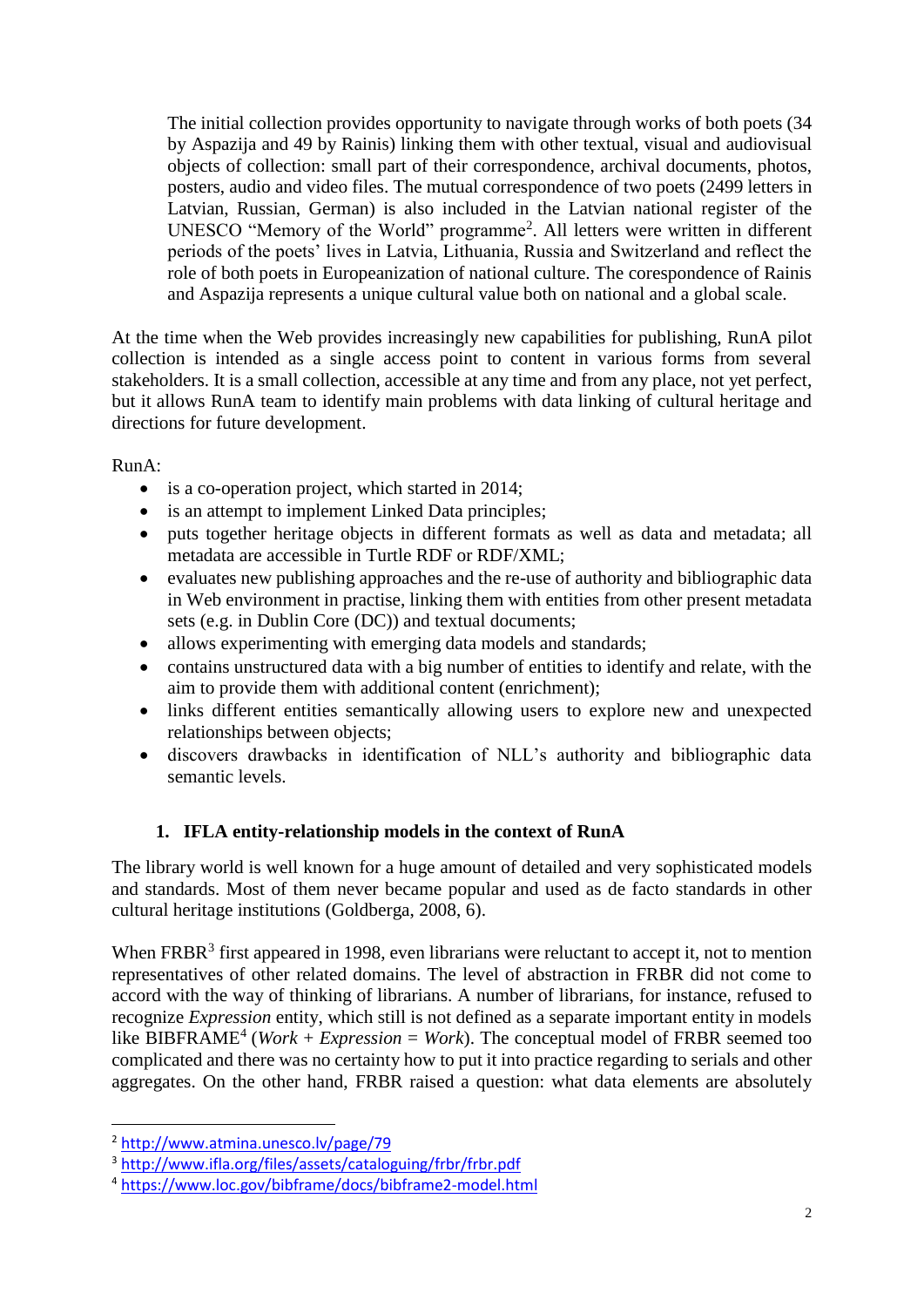essential for user (especially related to national bibliographic agencies). Most libraries continued and still continue to create MARC records without marking the hierarchy of entity semantic levels stimulated by IFLA conceptual models. Other formats like Dublin Core and others were used instead for making descriptions of digital resources and collections. And questions 'Why?' and 'How?' FRBR entity-relationship model can be put into practice remained. Substantial contribution of IFLA in the sphere of Linked Data was publication of FRBR namespaces<sup>5</sup>.

Almost after 20 years, in 2017, data specialists know much more about differences of publishing data into the Web comparing to OPAC. They are much more informed about the principles of Linked Data and why the information in library records has to be divided into smaller units — RDF triples (atomization of records); why entities, their attributes and relations have to be identified and linked by forming the basis of Linked Data.

While conducting research on development of IFLA data conceptual models from FRBR to FRBR LRM (further in text — LRM), the development can be clearly seen. For example, from defining the role of simple *Person* and *CorporateBody* in FRBR to hierarchical definition of *Agent* in LRM; from static entity modeling in FRBR to process modeling in LRM.

LRM is using the same entities as FRBR: *Person-E7, Work-E2, Expression-E3, Manifestation-E4, Item-E5, Place-E10* (by changing the aim). Defined new entities: *Agent-E6* (*Superclass*) as *Person-E7* and *Collective Agent-E8* also include *Family* and *CorporateBody*; *Nomen* — *LRM-E9* entity (a designation by which the entity is known), as well as new super-entity *RES* — *LRM-E1* (any entity in the universe of discourse), which includes both material and physical matter, and conceptual objects, which also could be *Work* topic, as well as *Concept, Object, Event.*

In FRBR entity *Event* was reflected as a subject. In CIDOC CRM and LRM temporal entities are significanct, as they connect physical or conceptual objects with *Time-span*, *Place* and *Agent.*

If a comparison is to be made between LRM with FRBRoo<sup>6</sup> and CIDOC CRM, the former is more universal and easier to comprehend. It shows hierarchical relationships as superclass and subclass relations defined clearly as 11 main or key entities, which, with the exception of *Manifestation* and *Item*, are tied with library authority data. They can be used as nodal points for entity identification, semantic connection and networking in digital collections including unstructured data sets.

It is important to note that new concepts of LRM and entities are also incorporated into RDA model.

Catalogues in Latvia are still not FRBRized and MARC21 is still being used, although since 2014 some changes have been implemented in order to create preconditions for Linked Data. Implementation of RDA is happening step by step, beginning with authority data.

One of the main objectives of RunA collection is to provide users with more intelligent search possibilities based on identity management (marked entities) not only free text search.

<sup>5</sup> [http://metadataregistry.org/schemaprop/list/schema\\_id/5.html](http://metadataregistry.org/schemaprop/list/schema_id/5.html)

<sup>6</sup> [https://www.ifla.org/files/assets/cataloguing/FRBRoo/frbroo\\_v\\_2.4.pdf](https://www.ifla.org/files/assets/cataloguing/FRBRoo/frbroo_v_2.4.pdf)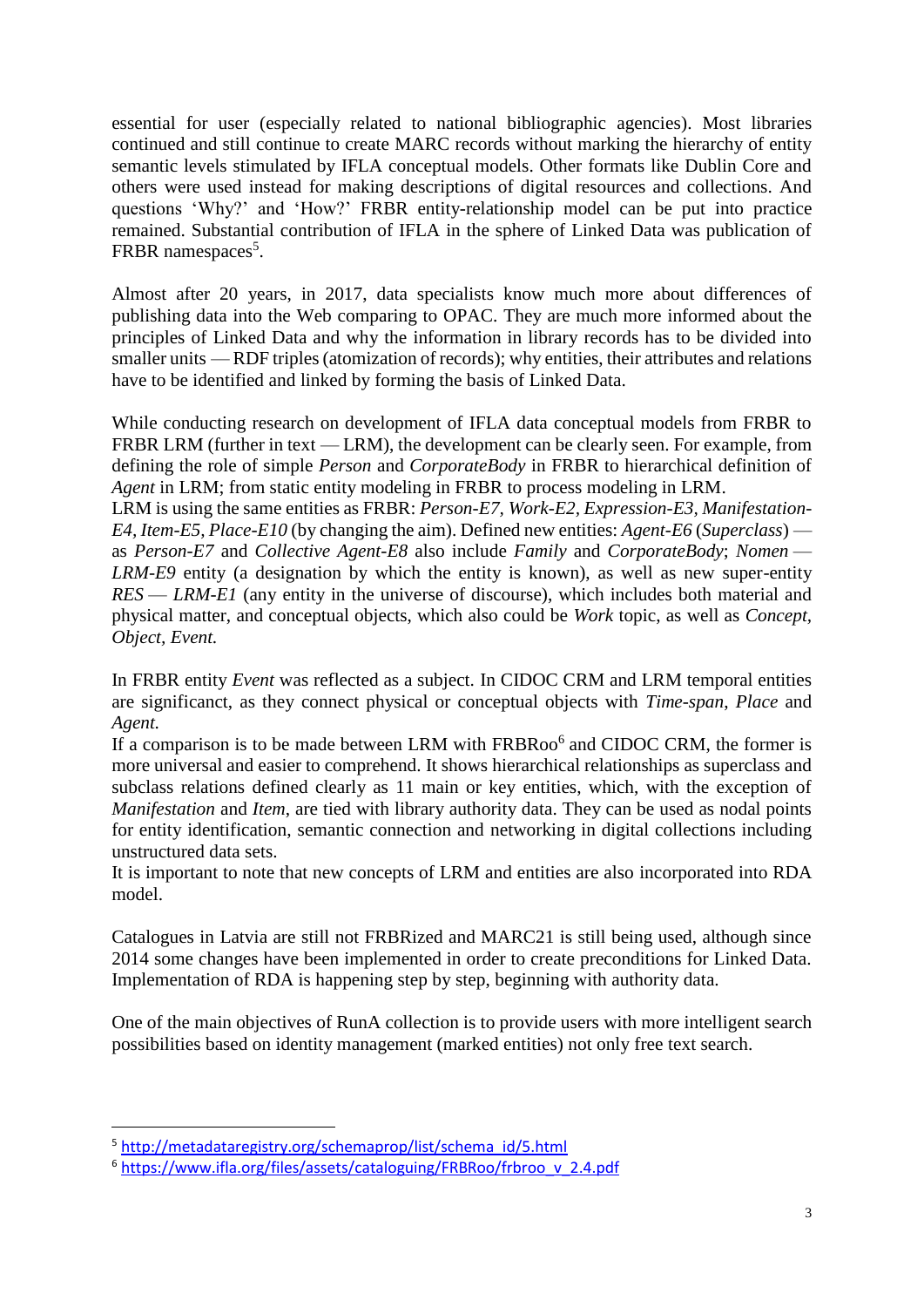Another objective of this project is to obtain new experience for annotating and semantic linking of textual data, i.e. employing hierarchial linking of entities and fostering data networking.

Collection contains textual materials (unstructured data) — plain text data enriched with semanticaly related data. Collection development team realizes that the scope of named/ marked entities in textual documents is much broader than in the authority data of NLL.

It is significant for RunA collection to refer to objects/things, their atributes and relationships with other objects mentioned in texts unequivocally. The main aim of that is to link relevant contextual information using global identifiers.

## **2. Analysis of RunA entities in textual documents and directions for future development**

The correspondence between Rainis and Aspazija is a collection of documents in the format of letters and notes. Originally texts were written in German and Latvian languages, although occasionally one can run into fragments written in other languages like Hebrew or Russian. Texts of all letters were digitized and translated into Latvian. Besides that, Jānis Zālītis, a literary expert, added his commentaries.

In order to connect entities in these letters, first of all the "head" of the text receives an annotation, then the body of the text in Latvian and commentaries are annotated as well.

A fragment of the letter from Aspazija to Rainis:

```
Aspazija_{\{1\}} Rīgā_{\{2\}} 1894. gadā, ap 23. septembri (5. oktobri)_{\{3\}}Es<sub>{4}</sub> tagad uz pāris dienām izbraukšu uz Liepāju<sub>{5}</sub>, kur man
loti laipni ielūdza turienes biedrība(6) uz "Zaudētu
tiesību"_{\{7\}} izrādi_{\{8\}}; gribu arī redzēt Liepāju_{\{9\}}. Sestdien_{\{10\}}izbraukšu un pirmdien<sub>{11}</sub> būšu atpakaļ.
Debesbraukšanas_{\{12\}} dienā_{\{13\}}, kā Tu_{\{14\}} zini, uzveda_{\{15\}} arī
n^2Zaudētas tiesības"\{16\}. ...
```
Direct translation:

```
Aspazija_{(1)} in Riga_{(2)} 1894, around September 23 (October 5)_{(3)}I_{\{4\}} will be off to Liepaja<sub>{5}</sub> in a few days time, as I was
invited kindly by \frac{local\ Society_{(6)}}{1} to a "Lost Rights"<sub>7}</sub>
performance<sub>{8}</sub>; want to see Liepaja<sub>{9}</sub> also. I will depart on
\frac{Sunday_{\{10\}}}{Sunday_{\{11\}}} and be back on Monday<sub>{11}</sub>.
On Ascension<sub>12}</sub> day_{\{13\}}, as You<sub>{14}</sub> know, perfomed<sub>{15}</sub> was also
"Lost RIghts"{16}. ...
```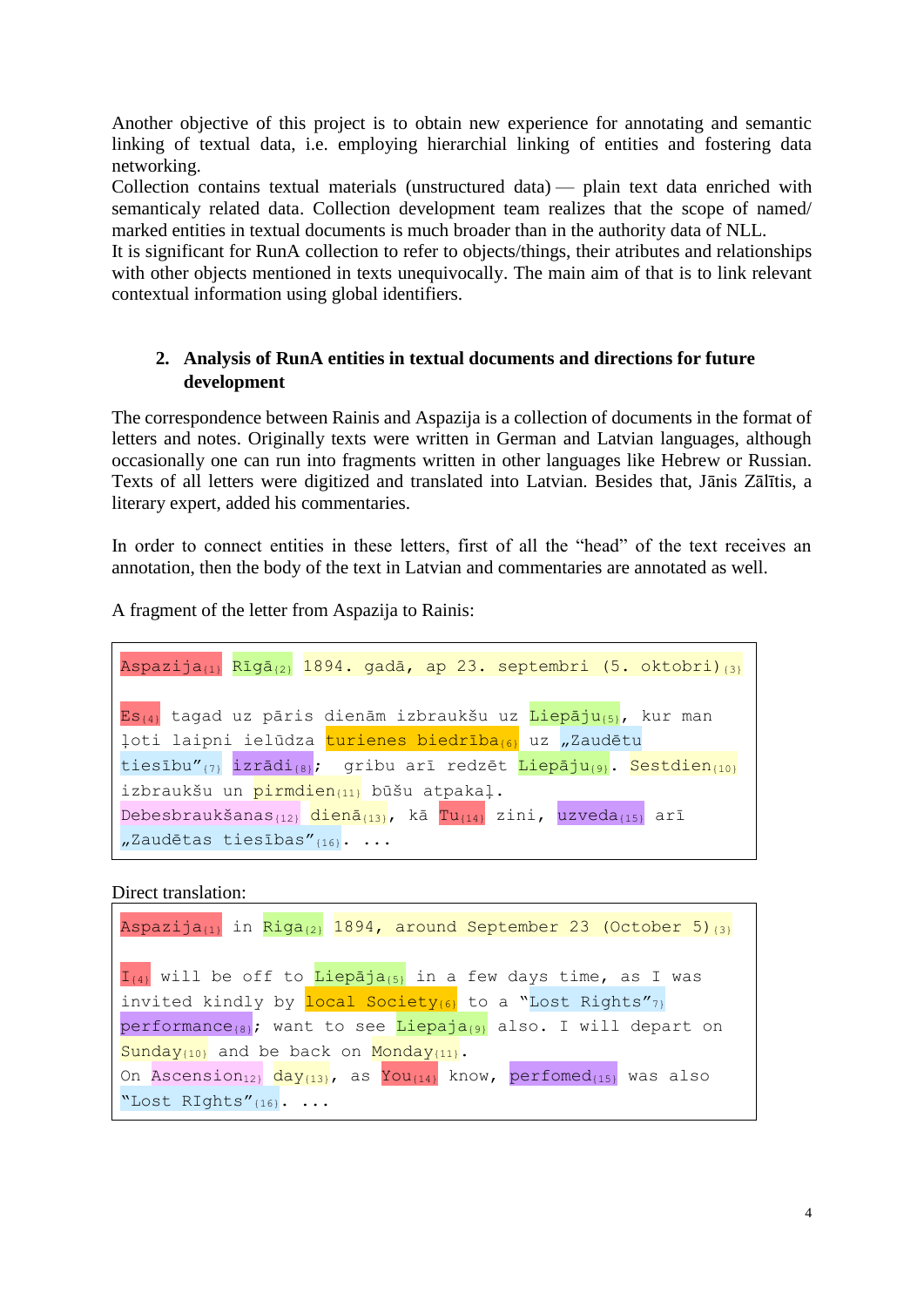This fragment has 16 annotations, which represent 7 entity classes: *Person, Organization, Event, Work, Place, Concept, Time.* The table below (see Table 1) includes the information on all the annotations from the text as well as their analysis for entity identification.

| Nr.     | <b>Text fragment</b>                         | <b>Class</b> | <b>Commentary</b>                                                |  |
|---------|----------------------------------------------|--------------|------------------------------------------------------------------|--|
| $\{1\}$ | Aspazija                                     | Person       | Aspazija                                                         |  |
| $\{2\}$ | Rīgā                                         | Place        | Rīga                                                             |  |
| ${3}$   | 1894. gadā, ap 23.<br>septembri (5. oktobri) | Time         | 1894-09-23 (Julian calendar),<br>1894-10-05 (Gregorian calendar) |  |
| ${4}$   | Es                                           | Person       | Aspazija                                                         |  |
| ${5}$   | Liepāju                                      | Place        | Liepāja                                                          |  |
| ${6}$   | turienes biedrība                            | Organization | Liepaja Latvian Charitable society? Liepājas<br>Relief Society?  |  |
| $\{7\}$ | "Zaudētu tiesību"                            | Work         | "Lost Rights" (a play)                                           |  |
| ${8}$   | izrādi                                       | Event        | "Lost Rights" (performance)  in theatre<br>Date? Theatre?        |  |
| ${9}$   | Liepāju                                      | Place        | Liepāja                                                          |  |
| ${10}$  | Sestdien                                     | Time         | Date?                                                            |  |
| ${11}$  | pirmdien                                     | Time         | Date?                                                            |  |
| ${12}$  | Debesbraukšanas                              | Concept      | Ascension Day (Christian holiday)                                |  |
| ${13}$  | dienā                                        | Time         | The date of Ascension Day in 1894 is?                            |  |
| ${14}$  | Tu                                           | Person       | Rainis                                                           |  |
| ${15}$  | uzveda                                       | Event        | "Lost Rights" (performance)  in theatre<br>Theatre?              |  |
| ${16}$  | "Zaudētas tiesības"                          | Work         | "Lost Rights" (a play)                                           |  |

*Table 1. The list of annotations from the fragment of the letter with entities unspecified*

*Table 2. The list of annotations from the fragment of the letter with information on entities specified*

| Nr.     | <b>Text fragment</b>                            | <b>Class</b> | <b>Standard form</b>                                                                                          | RunA primary URI                   |
|---------|-------------------------------------------------|--------------|---------------------------------------------------------------------------------------------------------------|------------------------------------|
| $\{1\}$ | Aspazija                                        | Person       | Aspazija (1865-1943)                                                                                          | LNC10-000000612                    |
| ${2}$   | Rīgā                                            | Place        | Rīga (Latvija)                                                                                                | LNC10-000042006                    |
| ${3}$   | 1894. gadā, ap 23.<br>septembri<br>(5. oktobri) | Time         | 1894-10-05                                                                                                    |                                    |
| ${4}$   | Es                                              | Person       | Aspazija (1865-1943)                                                                                          | LNC10-000000612                    |
| $\{5\}$ | Liepāju                                         | Place        | Liepāja (Latvija)                                                                                             | LNC10-000041529                    |
| ${6}$   | turienes biedrība                               | Organization | Liepājas Latviešu labdarības biedrība                                                                         | LNC10-000220308                    |
| ${7}$   | "Zaudētu tiesību"                               | Work         | "Zaudētas tiesības" (luga) / Aspazija                                                                         | LNC04-000413814                    |
| ${8}$   | izrādi                                          | Event        | "Zaudētas tiesības" (uzvedums),<br>Liepājas Latviešu labdarības biedrība,<br>1894-10-07,<br>Liepāja (Latvija) | LNC10-000220308<br>LNC10-000041529 |
| ${9}$   | Liepāju                                         | Place        | Liepāja (Latvija)                                                                                             | LNC10-000041529                    |
| ${10}$  | Sestdien                                        | Time         | 1894-10-06                                                                                                    |                                    |
| ${11}$  | pirmdien                                        | Time         | 1894-10-08                                                                                                    |                                    |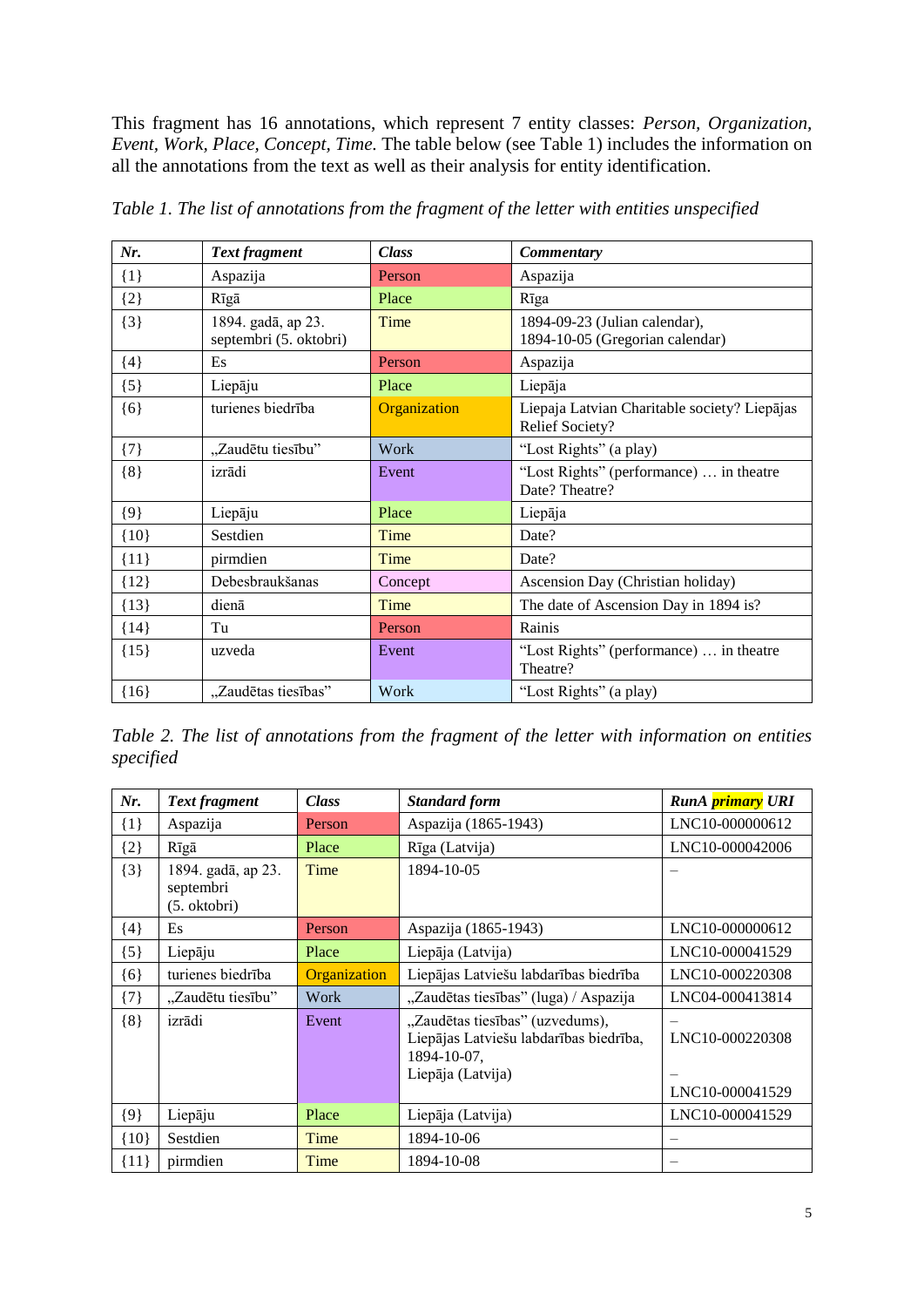| Nr.    | <b>Text fragment</b> | <b>Class</b> | <b>Standard form</b>                                                                               | RunA primary URI                   |
|--------|----------------------|--------------|----------------------------------------------------------------------------------------------------|------------------------------------|
| ${12}$ | Debesbraukšanas      | Concept      | Debesbraukšanas diena<br>(kristiešu svētki)                                                        | LNC10-000138146                    |
| ${13}$ | dienā                | Time         | 1894-05-26                                                                                         |                                    |
| ${14}$ | Tu                   | Person       | Rainis, Jānis (1865-1929)                                                                          | LNC10-000003165                    |
| ${15}$ | uzveda               | Event        | "Zaudētas tiesības" (uzvedums),<br>Jelgavas Latviešu biedrība,<br>1894-05-26,<br>Jelgava (Latvija) | LNC10-000094706<br>LNC10-000040785 |
| ${16}$ | "Zaudētas tiesības"  | Work         | "Zaudētas tiesības" (luga) / Aspazija                                                              | LNC04-000413814                    |

Information on named entities is enriched by external information sources. The list of authority sources for Person entity **"Aspazija (1865-1943)"** is reflected in the table below (see Table 3).

| <b>Authority source</b>                | <b>Identifier</b>    |
|----------------------------------------|----------------------|
| NLL Authority data                     | LNC10-000000612      |
| <b>VIAF</b>                            | 12431977             |
| <b>ISNI</b>                            | 0000000117431825     |
| LV Wikipedia                           | Aspazija             |
| Wikidata                               | Q257872              |
| The Library of Congress authority data | n83146089            |
| <b>FAST Authority File</b>             | 115805               |
| German National Library                | 121291448            |
| National Library of France             | cb12745905w          |
| data.bnf.fr Lab                        | $12745905/a$ spazija |

*Table 3. Authority source list for "Aspazija (1865-1943)"*

Authority source list for Place entity **"Liepāja (Latvija)"** is presented in the table below (see Table 4).

*Table 4. Authority source list for* "Liepāja (Latvija)"

| <b>Authority source</b>                          | <b>Identifier</b> |
|--------------------------------------------------|-------------------|
| NLL Authority data                               | LNC10-000041529   |
| <b>VIAF</b>                                      | 140516339         |
| LV Wikipedia                                     | Liep% $C4\%81$ ja |
| Wikidata                                         | 0167668           |
| The Library of Congress authority data           | n84120308         |
| <b>FAST Authority File</b>                       | 1229159           |
| GETTY Thesaurus of Geographic Names (TGN) online | 7006474           |

The list of authority sources for Organization entity **"Liepājas Latviešu labdarības biedrība"** is reflected in the table below (see Table 5).

*Table 5. Authority source list for "Liepājas Latviešu labdarības biedrība"*

| Authority source   | <i><u><b>Identifier</b></u></i>        |
|--------------------|----------------------------------------|
| NLL Authority data | LNC10-000220308                        |
| <b>VIAF</b>        | 452144782720378880729                  |
| LV Wikipedia       | Liep%C4%81jas_v%C4%93sture#19.gadsimts |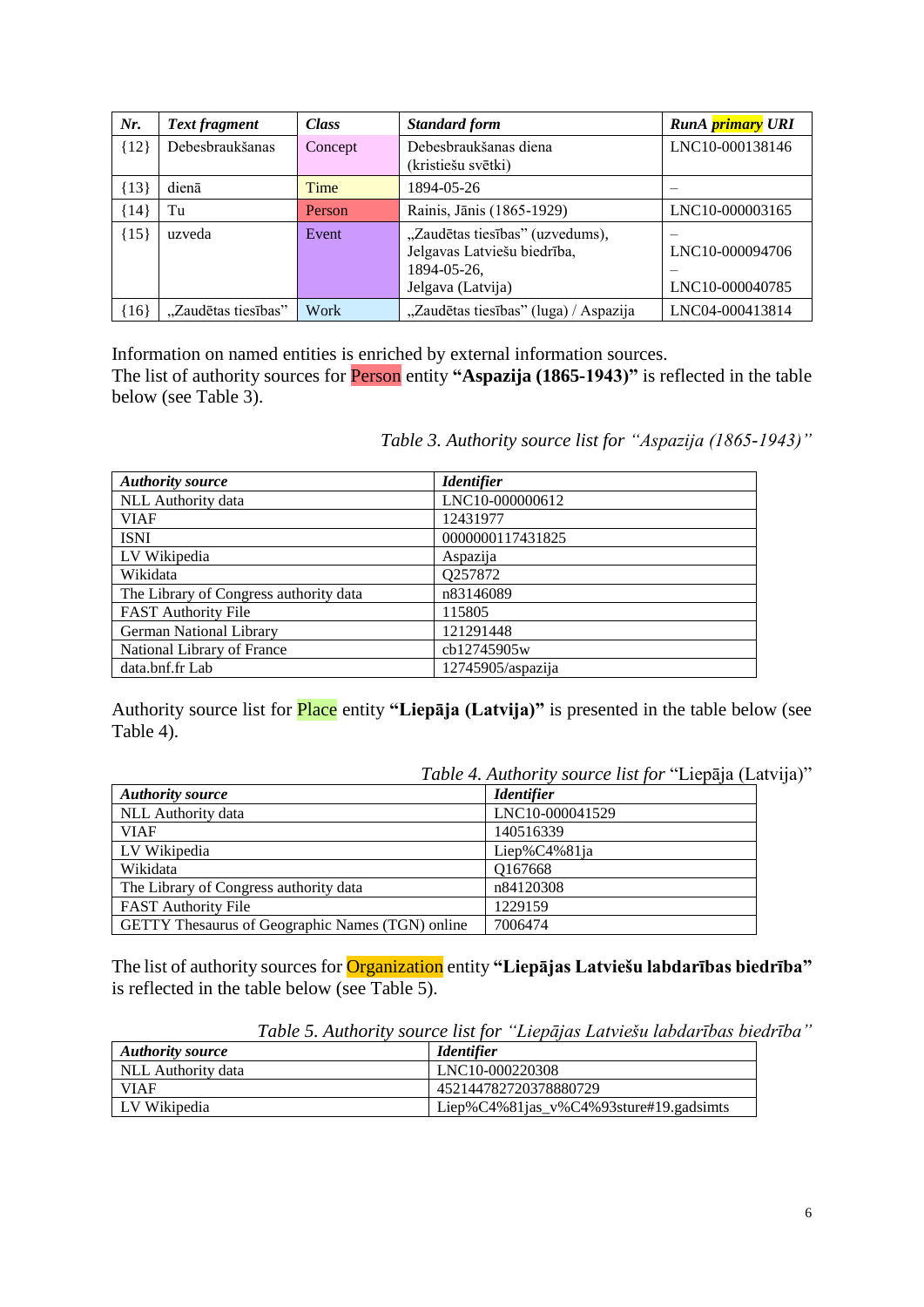The list of authority sources for Work entity ",Zaudētas tiesības" (luga) / Aspazija" is reflected in the table below (see Table 6).

| <b>Authority source</b> | Data type            | <b>Identifier</b> |
|-------------------------|----------------------|-------------------|
| NLL catalogue           | metadata             | LNC04-000413814   |
| National bibliography   | metadata             | NBA02-000187535   |
| gramatas.lndb.lv        | full text            | g_001_0309046667  |
|                         | (FRBR manifestation) |                   |
| letonika.lv             | full text            | 287               |
|                         | (FRBR manifestation) |                   |
| dom.lndb.lv             | full text            | 60973             |
|                         | (FRBR manifestation) |                   |

*Table 6. Authority source list for* ",,Zaudētas tiesības" (play) / Aspazija"

The list of authority sources for a complex Event entity 'production' qualifier (synonym 'performance') can be seen in the table below (see Table 7).

*Table 7. Authority source list for 'production'* 

| <b>Authority source</b> | <b>Identifier</b> |
|-------------------------|-------------------|
| tezaurs.lv              | izrāde            |
| thesaurus.com           | performance       |
| UNESCO thesaurus        | concept 1314      |
| Wikidata                | O35140            |

Fragment from Aspazia's "Lost rights" introduction in RunA (with marked FRBR main entities and *Time* entities):

#### Aspazija "Zaudētas tiesības" (1895)

Differently from the play "Vaidelote" (The Vestal), a story told in "Zaudētas tiesības" (Lost Rights) concerns a life of people living at that time, and aims to solve problems of the place and role of women in society. The idea to write the play can be traced to a time when Aspazija was working as a home tutor. The author changed original title of the play "Lupatu karaliene" (Rag Queen) to "Antonijā" and sent the script to a competition organized by the theatre committee of Riga Latvian Society. In 1893 she receives a message saying that the play will win the nomination on condition that she has to rework some of the scenes. The new version becomes "Zaudētas tiesības", and appears on stage of Riga Latvian theatre on the third of April 1894, only a few months after the premiere of "Vaidelote". The leading actor was Jūlija Skaidrīte. The book was published in 1895.

| Table 8. Literary work: "Zaudētas tiesības" — a play written by Aspazija |  |  |
|--------------------------------------------------------------------------|--|--|
|--------------------------------------------------------------------------|--|--|

|                 | As highlighted in text                | Entity                   |
|-----------------|---------------------------------------|--------------------------|
| Person          | Aspazija                              | Aspazija                 |
| Work            | Zaudētas tiesības                     | Zaudētas tiesības (play) |
| FRBR expression | Lupatu karaliene                      | Zaudētas tiesības (play) |
| (manuscript)    |                                       | Lupatu karaliene (play)  |
| Time            | a time when Aspazija was working as a | 1891/1892                |
|                 | home tutor                            |                          |
| FRBR expression | Antonijā                              | Zaudētas tiesības (play) |
| (manuscript)    |                                       | Antonija (play)          |
| Time            | 1893                                  | 1893                     |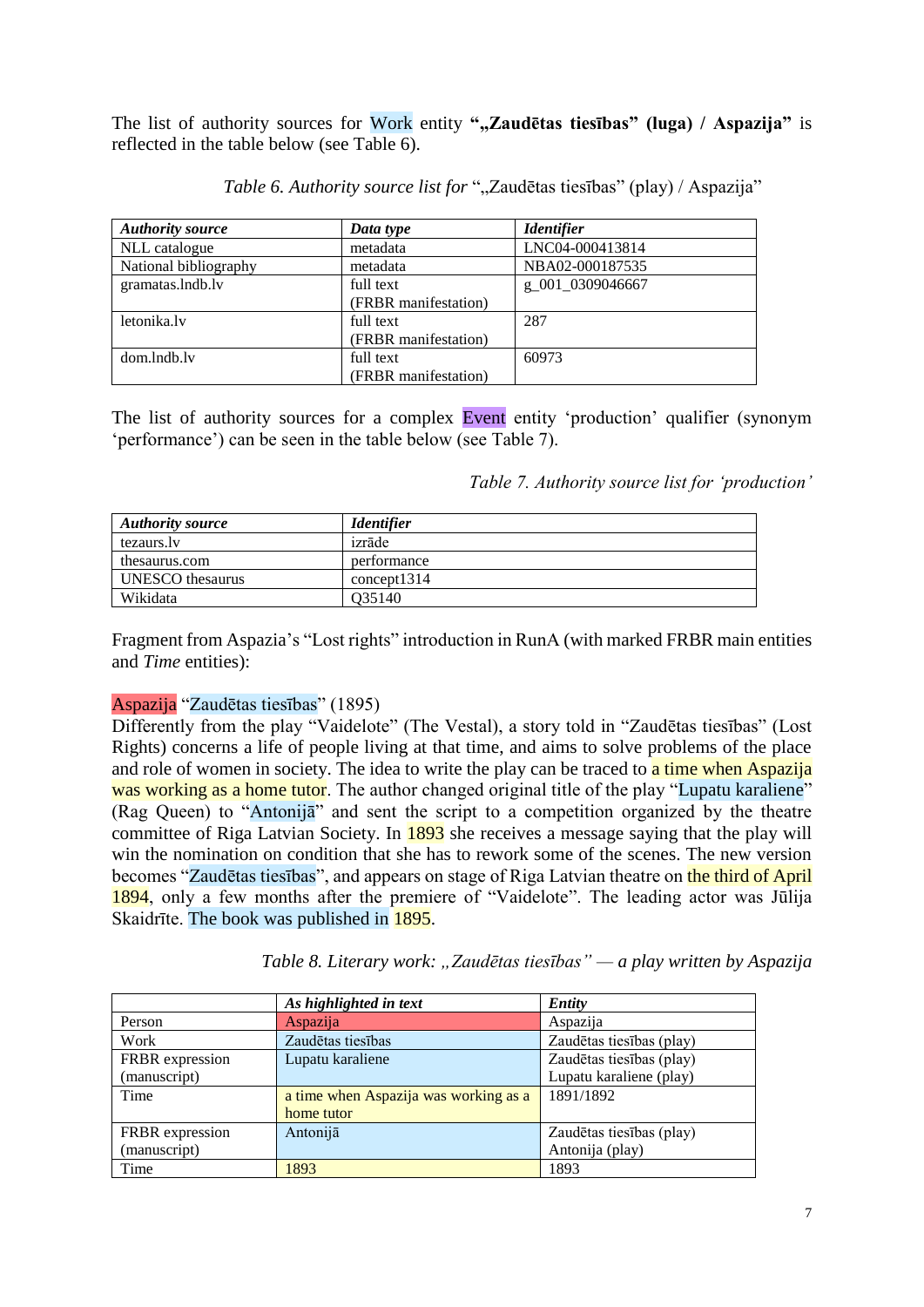| <b>FRBR</b> expression<br>(production) | Zaudētas tiesības         | Zaudētas tiesības (play) |  |
|----------------------------------------|---------------------------|--------------------------|--|
| Time                                   | third of April 1894       | 1894-04-03               |  |
| <b>FRBR</b> manifestation              | The book was published in | Zaudētas tiesības (play) |  |
| (book)                                 |                           |                          |  |
| Time                                   | 1895                      | 1895                     |  |

The analysis of entities in pilot collection indicates that unstructured texts also contain FRBR key entities, i.e. the same types of key entities (*Works*, *Expressions*, *Manifestations*, *Persons*, *CorporateBodies*, *Concepts*, *Places*, *Events*) that are identified in the object metadata. It is problematic to refer to these entities due to:

- lack of related context, except bibliographic and authority data, Wikipedia and digitized full texts;
- lack of *Work/Expression* authority data in the authority database of NLL;
- drawbacks in identification and linking of *Time/Event* entities and *Place* entities with geographic location. At present these entities are not used to create RunA collection timeline;
- limitations in identification and linking of abstract entities/subjects;
- unsolved problem with identification of entities in connection to global URIs.

## **3. Identification of entities in unstructured data and potential of FRBR LRM key entities**

Bibliographic data (bibliographic universe) belong to the scope of LRM. RunA collection includes not just bibliographic data, but also, for instance, documents containing entities from the real world, which are not directly connected to literary processes.

The strengths and weaknesses of LRM were evaluated by RunA team to get an impression of LRM potential in identification of key entities within the unstructured data. A special attention was dedicated to the new super-entity *Res* and the entity *Nomen*.

## **Realized LRM strengths:**

- defines entity superclasses, classes and subclasses of bibliographic universe;
- reflects hierarchy of key entities (*Res*, *Agent*);
- provides wider opportunities for contextualization and reflection of relations between entities;
- secures unique identifiers for entities (in letter and number format), which provide unambiguous reference;
- the vast scope of entity subclasses allows to apply them to a specific task (possibility for detalization), because LRM is "only indicative in terms of the attibutes and relationships that are defined"?;
- can be compatible with other conceptual data models, but is more general than others.

<sup>7</sup> [https://www.ifla.org/files/assets/cataloguing/frbr-lrm/frbr-lrm\\_20160225.pdf](https://www.ifla.org/files/assets/cataloguing/frbr-lrm/frbr-lrm_20160225.pdf) (p.5)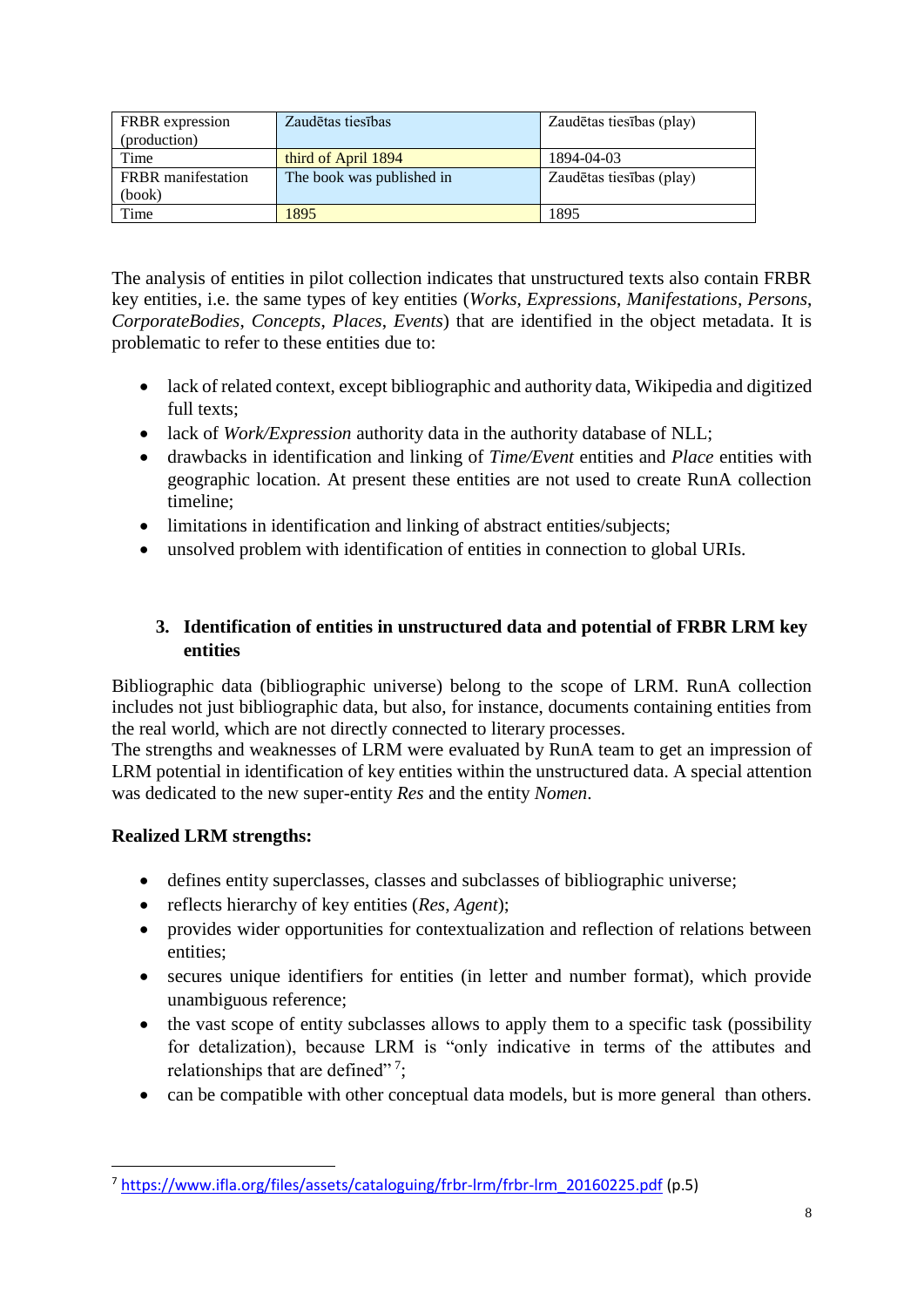## **Realized LRM weaknesses:**

- the release of final version of LRM is to be announced\*;
- LRM entity namespaces are not yet published in the Open Metadata Registry\*;
- the vast scope of *Res* entity, but at the same time quite restricted possibilities to shape entities outside library metadata, as well as to provide reciprocal references to entities mentioned in unstructured data\*\*.

\* at the time of writing this article.

\*\* *Res* scope is very vast. It relates to both material and physical objects, and to conceptual objects, that is, to all the things that can be considered as the topic/subject of *Work.* NLL uses subject controlled vocabularies such as LCSH and FAST to display them.

That is why the only meaningful application of *Res* to RunA if it is used together with *Nomen,*  which identifies a specific *Res* with URI, ID or literal etc.

URI "... makes it possible to refer to meanings more accurately than using literal expressions." (Hyvönen, 2012, 7)

VIAF and ISNI systems were created with the purpose to advance entity identification globally. In order to refer to objects (literary works or other documents, their authors etc.) mentioned in text more precisely while annotating textual documents, linking them with contextual information from other data sets including controlled vocabularies, it is significant to identify works, authors, events, places and other named entities mentioned in text with global URIs and store them.

"The entities mentioned in annotations are associated with one or more URIs representing other resources about this entity. One of the challenges in developing this system [RunA] was how to maintain information about entities mentioned in annotations. Due to the limitations [...] we chose a simple approach where annotations are stored as links in HTML files and the information about entities is maintained in a table containing object type and related URIs." (Bojārs, 2016, 23).

All RunA entities have a unique and persistent URIs but they are not global.

Using LRM would solve the problem mentioned by Hyvönen (Hyvönen, 2012, 18): "URI identifiers used for concepts (e.g., persons and places) in different datasets are typically different, and the data mappings are not complete or contain errors."

The table below shows an example of how marked entities can be identified using LRM classes (URI from Open Metadata Registry in future) in a specific text on page 4.

| Nr.     | Text fragment                                   | <b>Class</b> | <b>Standard form</b>                     | <b>Entity</b>  | <b>LRM</b>               |
|---------|-------------------------------------------------|--------------|------------------------------------------|----------------|--------------------------|
| $\{1\}$ | Aspazija                                        | Person       | Aspazija (1865-1943)                     | e1             | E7 Person                |
| ${2}$   | Rīgā                                            | Place        | Rīga (Latvija)                           | e <sub>2</sub> | E <sub>10</sub> Place    |
| $\{3\}$ | 1894. gadā, ap 23.<br>septembri<br>(5. oktobri) | Time         | 1894-10-05                               | e <sub>3</sub> | E11 Time-span            |
| ${4}$   | Es                                              | Person       | Aspazija (1865-1943)                     | e1             | [E7 Person]              |
| ${5}$   | Liepāju                                         | Place        | Liepāja (Latvija)                        | e <sub>4</sub> | [E10 Place]              |
| ${6}$   | turienes biedrība                               | Organization | Liepājas Latviešu<br>labdarības biedrība | e <sub>5</sub> | [E8 Collective<br>Agent] |

*Table 9. Specified entities with a name in standard form, URI of entity and a plausible FRBR-LRM class*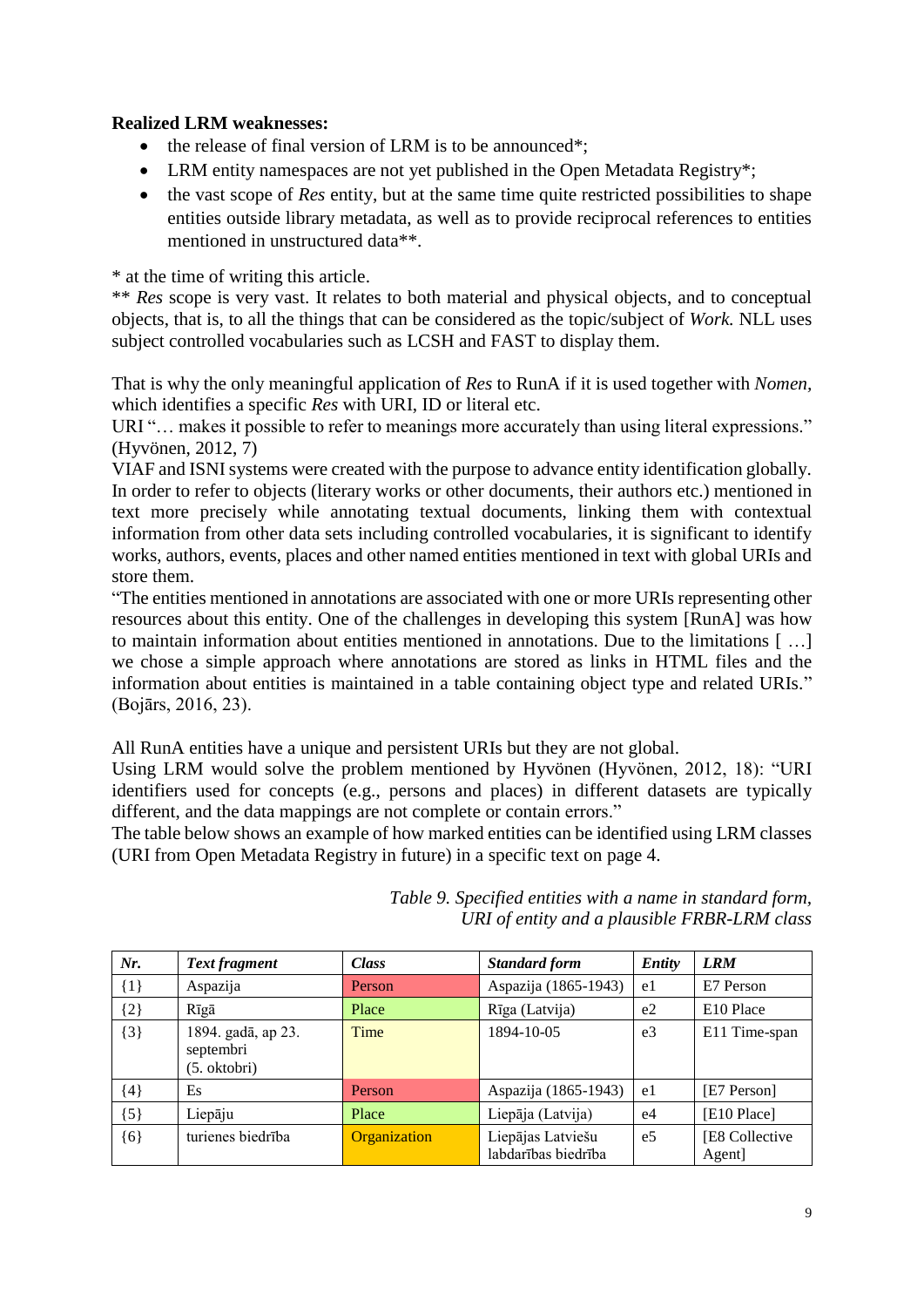| Nr.     | Text fragment     | <b>Class</b> | <b>Standard form</b>                                                                                   | <b>Entity</b>  | <b>LRM</b>                                                                        |
|---------|-------------------|--------------|--------------------------------------------------------------------------------------------------------|----------------|-----------------------------------------------------------------------------------|
| $\{7\}$ | "Zaudētu tiesību" | Work         | "Zaudētas tiesības"<br>(luga) / Aspazija                                                               | e <sub>6</sub> | [E2 Work]                                                                         |
| ${8}$   | izrādi            | Event        | "Zaudētas tiesības"<br>(uzvedums), Liepājas<br>Latviešu labdarības<br>biedrība, 1894-10-07,<br>Liepāja | e <sub>7</sub> | [E3 Expression,<br><b>E8 Collective</b><br>Agent, E11<br>Time-span, E10<br>Place] |
| ${9}$   | Liepāju           | Place        | Liepāja (Latvija)                                                                                      | e <sub>4</sub> | [E10 Place]                                                                       |
| ${10}$  | Sestdien          | Time         | 1894-10-06                                                                                             | e8             | [E11 Time-<br>span]                                                               |
| ${11}$  | pirmdien          | Time         | 1894-10-08                                                                                             | e <sub>9</sub> | [E11 Time-<br>span]                                                               |
| ${12}$  | Debesbraukšanas   | Concept      | Debesbraukšanas<br>diena (kristiešu<br>svētki)                                                         | e10            | [E9 Nomen]                                                                        |
| ${13}$  | dienā             | Time         | 1894-05-26                                                                                             | e11            | [E11 Time-<br>span]                                                               |
| ${14}$  | Tu                | Person       | Rainis, Jānis (1865-<br>1929)                                                                          | e12            | [E7 Person]                                                                       |
| ${15}$  | uzveda            | Event        | "Zaudētas tiesības"<br>(uzvedums), Jelgavas<br>Latviešu biedrība,<br>1894-05-26, Jelgava               | e13            | [E3 Expression,<br><b>E8 Collective</b><br>Agent, E11<br>Time-span, E10<br>Place] |

In total 16 annotations were created for 13 entities. Entity classes enclosed in square brackets inside the LRM column would possess entities identified in text, if LRM model would handle relationships of *Work* content to other LRM entity classes.

For example, LRM *Agent* class is suitable for identifying entity in metadata that describes and identifies resource, but not entity within the content of resource. In the case of RunA, the author of letters is *Agent-Person,* but the receiver of letters is no longer *Agent-Person,* but *Res*, which is identified by *Nomen* (with URI). Entities of *Res-Nomen* type lose their specific class and do not support semantic framing adequately.

Library users are often confused by the usage of Concept/Subject entity, specifically because it can represent both *Subject* and *Agent* (author) simultaneously. It would be more correct to indicate a relationship designator (using RDA relationship designators) that defines link directions in RunA, as in a collection of Linked Data.

More precise definition of subclass level can happen also by defining a specific role of *Agent* as a type of link using RDA relationship designators, for instance, "has addressee", "is described in (person)" etc.

### **Conclusions**

While working on RunA and researching conceptual data models, its team of developers came to a conclusion that for a collection, which involves different institutions, and for a project where textual documents play a significant role, LRM 11 key entities and its ID can be used for annotating purposes.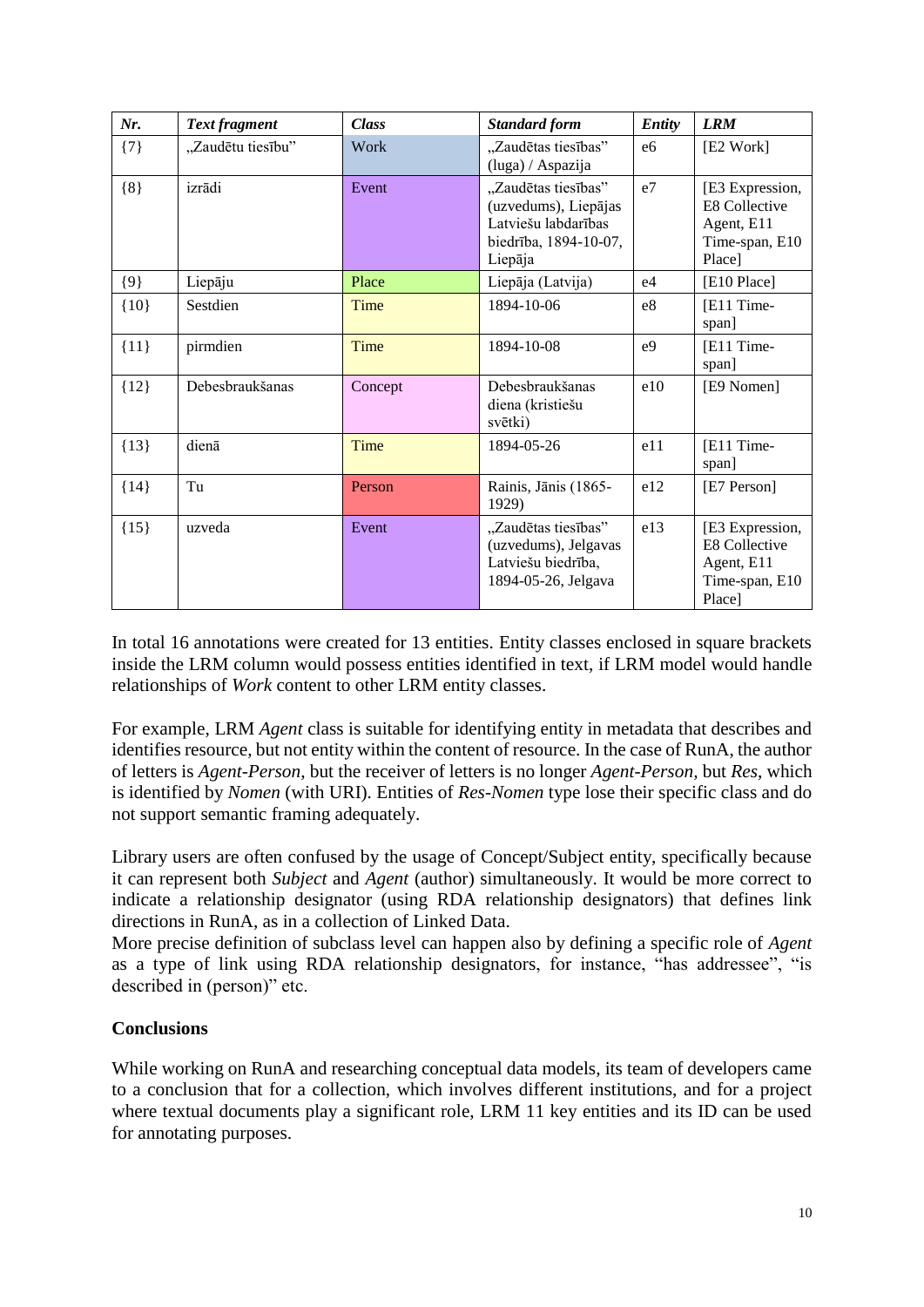

Figure 1. LRM key entities and their relationships with FRBR, RDA and BIBFRAME

Why? The answers:

- 1. LRM key entities correspond to specifics of collection and aims of their developers;
- 2. 11 or less key entities ensure that annotation is done properly and key entities are linked to the authority data of NLL;
- 3. 11 key entities can be accepted for further development of the collection and used by those researchers, who lack specific knowledge in data modeling;
- 4. 11 key entities and their relationships is quite a sufficient amount to identify in unstructured data like textual documents;
- 5. New entity *Res* and its subclasses *Concept* and *Event* can be introduced by using subject authority data values from LCSH or FAST (from controlled vocabularies). The specific role of *Agent* entity can be defined as a RDA relationship designation.

Future objective of this collection is to reflect objects, their attributes and relationships using key entity classes, subclasses and their relationship hierarchy according to FRBR LRM semantic levels.

Therefore an ongoing work on development of special annotation tool and a separate data storage for entities, including all related contextual information and unique identifiers, is inprogress.